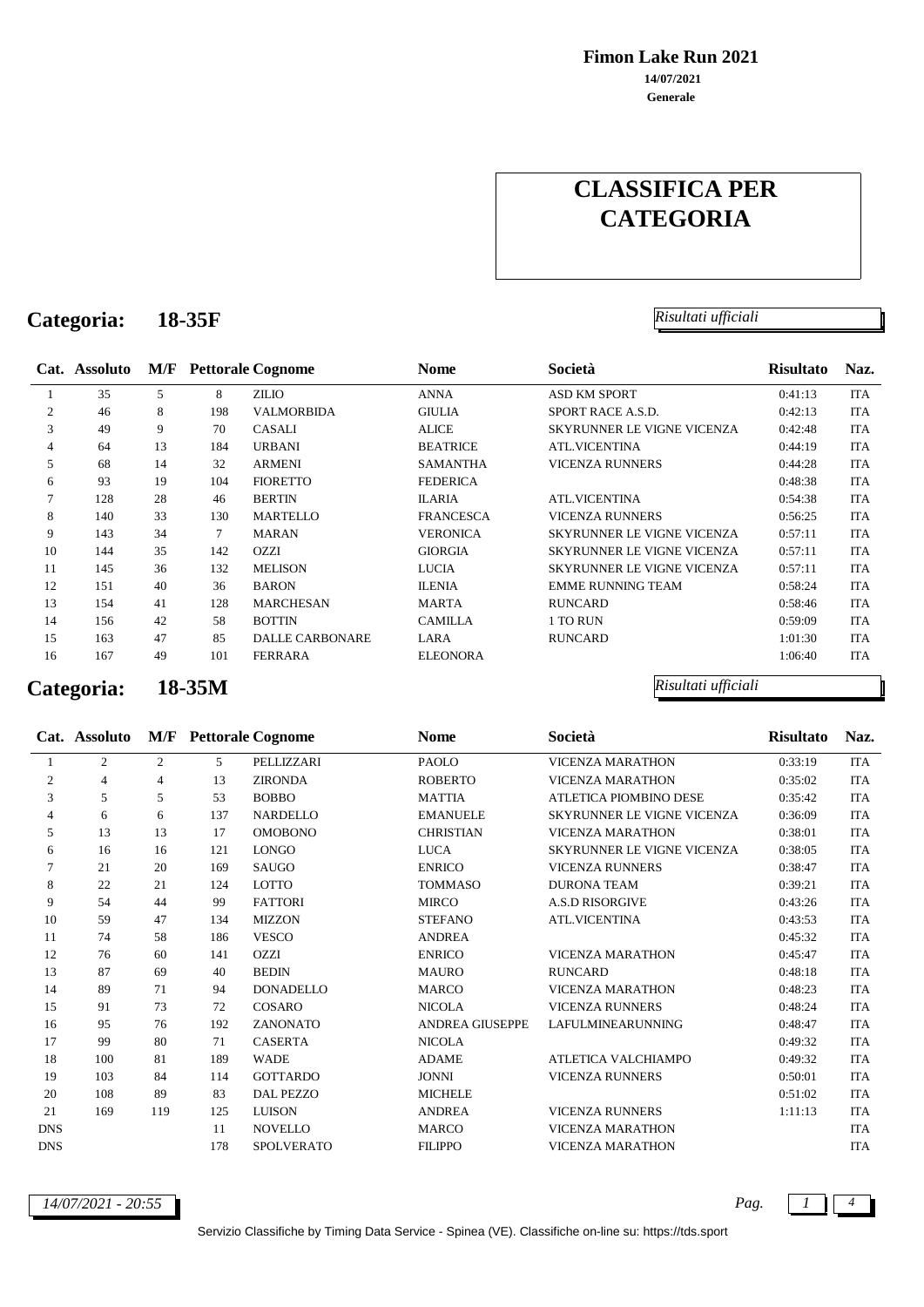# **Categoria: 36-45F** *Risultati ufficiali*

|                | Cat. Assoluto |    |     | <b>M/F</b> Pettorale Cognome | <b>Nome</b>          | Società                   | <b>Risultato</b> | Naz. |
|----------------|---------------|----|-----|------------------------------|----------------------|---------------------------|------------------|------|
|                | 20            |    | 10  | <b>CARRARO</b>               | LISA                 | <b>VICENZA MARATHON</b>   | 0:38:44          | ITA  |
| $\overline{c}$ | 30            | 3  | 89  | <b>DE MARCHI</b>             | <b>JACKLIN</b>       | <b>MARATONETI ERACLEA</b> | 0:40:43          | ITA  |
| 3              | 33            | 4  | 4   | ZORZANELLO                   | <b>MICHELA</b>       | <b>ATL.VICENTINA</b>      | 0:40:55          | ITA  |
| 4              | 42            | 7  | 31  | <b>ANTONELLO</b>             | <b>GIOVANNA</b>      | <b>VICENZA RUNNERS</b>    | 0:41:55          | ITA  |
| 5              | 52            | 10 | 164 | <b>RIGONI</b>                | <b>MARIANNA</b>      | <b>VICENZA MARATHON</b>   | 0:43:02          | ITA  |
| 6              | 57            | 12 | 29  | <b>ALTOLINI</b>              | <b>ERICA</b>         | <b>ATL.VICENTINA</b>      | 0:43:51          | ITA  |
| 7              | 70            | 15 | 175 | <b>SERRA</b>                 | LOREDANA             | <b>VICENZA RUNNERS</b>    | 0:44:55          | ITA  |
| 8              | 84            | 17 | 138 | <b>NIERO</b>                 | <b>SILVIA</b>        | A.S.D. TEAM KM SPORT      | 0:46:48          | ITA  |
| 9              | 85            | 18 | 144 | PASOUOTTO                    | ANNA                 | ATL.VICENTINA             | 0:47:01          | ITA  |
| 10             | 111           | 20 | 118 | <b>IOVINE</b>                | <b>GIOVANNA ROSA</b> | <b>ATL.VICENTINA</b>      | 0:51:56          | ITA  |
| 11             | 116           | 22 | 24  | <b>TRIVELLATO</b>            | <b>FIORDALISO</b>    | <b>DELFINO TRIATHLON</b>  | 0:52:55          | ITA  |
| 12             | 119           | 25 | 157 | <b>POLONIO</b>               | SARA                 | <b>RUNCARD</b>            | 0:53:49          | ITA  |
| 13             | 135           | 31 | 63  | CANEVAROLLO                  | <b>VANESSA</b>       | <b>VICENZA MARATHON</b>   | 0:56:14          | ITA  |
| 14             | 137           | 32 | 179 | <b>STURARO</b>               | SARA                 | <b>ATL.VICENTINA</b>      | 0:56:19          | ITA  |
| 15             | 146           | 37 | 79  | <b>CUSINATO</b>              | <b>SABRINA</b>       | <b>AURORA 76 RUNNERS</b>  | 0:57:25          | ITA  |
| 16             | 147           | 38 | 163 | RAGNOLO                      | <b>FRANCESCA</b>     | <b>ASD KM SPORT</b>       | 0:57:32          | ITA  |

**Categoria: 36-45M** *Risultati ufficiali*

|                             | Cat. Assoluto  |              |                | <b>M/F</b> Pettorale Cognome | <b>Nome</b>       | Società                      | <b>Risultato</b> | Naz.       |
|-----------------------------|----------------|--------------|----------------|------------------------------|-------------------|------------------------------|------------------|------------|
| $\mathbf{1}$                | $\mathbf{1}$   | $\mathbf{1}$ | $\overline{2}$ | <b>CONFESSA</b>              | <b>EDGARDO</b>    | <b>SALCUS</b>                | 0:33:02          | <b>ITA</b> |
| $\sqrt{2}$                  | $\mathfrak{Z}$ | 3            | 3              | <b>GASPARI</b>               | <b>DIEGO</b>      | <b>GS GABBI</b>              | 0:34:54          | <b>ITA</b> |
| $\ensuremath{\mathfrak{Z}}$ | $\tau$         | $\tau$       | 15             | <b>FRANCO</b>                | <b>MICHELE</b>    | ATL.VICENTINA                | 0:36:13          | <b>ITA</b> |
| $\overline{4}$              | 8              | 8            | 9              | <b>TIBERIO</b>               | <b>GIANLUCA</b>   | <b>AURORA 76 RUNNERS</b>     | 0:36:36          | <b>ITA</b> |
| 5                           | 9              | 9            | 62             | <b>BUSATTA</b>               | <b>FAUSTO</b>     | <b>VICENZA RUNNERS</b>       | 0:36:39          | <b>ITA</b> |
| 6                           | 11             | 11           | 16             | <b>MONTEMEZZO</b>            | <b>MATTEO</b>     | <b>VICENZA MARATHON</b>      | 0:37:03          | <b>ITA</b> |
| $\overline{7}$              | 14             | 14           | 25             | <b>ADAMO</b>                 | <b>CHRISTIAN</b>  | SKYRUNNER LE VIGNE VICENZA   | 0:38:01          | <b>ITA</b> |
| $\,$ 8 $\,$                 | 28             | 27           | 113            | <b>GOMIERO</b>               | <b>ALESSANDRO</b> | VICENZA MARATHON             | 0:40:33          | ITA        |
| 9                           | 34             | 30           | 48             | <b>BIANCHINI</b>             | <b>FRANCESCO</b>  | <b>BASSANO RUNNING STORE</b> | 0:41:02          | <b>ITA</b> |
| 10                          | 36             | 31           | 139            | <b>NORO</b>                  | <b>FILIPPO</b>    | ASD KM SPORT                 | 0:41:24          | ITA        |
| 11                          | 37             | 32           | 59             | <b>BRENTARO</b>              | <b>MARCO</b>      | ASD KM SPORT                 | 0:41:32          | <b>ITA</b> |
| 12                          | 38             | 33           | 146            | <b>PELOSO</b>                | <b>THOMAS</b>     | <b>VICENZA MARATHON</b>      | 0:41:32          | <b>ITA</b> |
| 13                          | 40             | 34           | 103            | <b>FILOCASO</b>              | <b>RAFFAELE</b>   | <b>ATL.VICENTINA</b>         | 0:41:46          | <b>ITA</b> |
| 14                          | 43             | 36           | 187            | <b>VIERO</b>                 | <b>PATRIZIO</b>   | <b>ATL.VICENTINA</b>         | 0:41:57          | <b>ITA</b> |
| 15                          | 47             | 39           | 34             | <b>BARAUSSE</b>              | <b>MANUEL</b>     | <b>VICENZA RUNNERS</b>       | 0:42:43          | <b>ITA</b> |
| 16                          | 48             | 40           | 75             | <b>CONTE</b>                 | <b>MATTEO</b>     | <b>VICENZA MARATHON</b>      | 0:42:46          | <b>ITA</b> |
| 17                          | 60             | 48           | 127            | <b>MARCHESAN</b>             | <b>DANNY</b>      | <b>VICENZA RUNNERS</b>       | 0:43:56          | <b>ITA</b> |
| 18                          | 61             | 49           | 199            | <b>BARONE</b>                | <b>FRANCESCO</b>  | A.S. DELFINO CHIOGGI         | 0:44:01          | <b>ITA</b> |
| 19                          | 63             | 51           | 86             | <b>DALLE RIVE</b>            | <b>STEFANO</b>    | <b>VICENZA RUNNERS</b>       | 0:44:14          | <b>ITA</b> |
| 20                          | 65             | 52           | 194            | <b>ZAUPA</b>                 | <b>DIEGO</b>      | <b>VICENZA MARATHON</b>      | 0:44:21          | <b>ITA</b> |
| 21                          | 71             | 56           | 55             | <b>BONANNO</b>               | <b>GIUSEPPE</b>   | ASD MONTI ROSSI NICOLOSI     | 0:44:57          | <b>ITA</b> |
| $22\,$                      | 79             | 63           | 38             | <b>BECCHI</b>                | CARLO             | ATL.VICENTINA                | 0:46:01          | <b>ITA</b> |
| 23                          | 86             | 68           | 160            | <b>PRANDO</b>                | <b>FEDERICO</b>   | <b>RUNCARD</b>               | 0:48:00          | <b>ITA</b> |
| 24                          | 88             | 70           | 78             | <b>CRIVELLARO</b>            | <b>MICHELE</b>    |                              | 0:48:21          | <b>ITA</b> |
| $25\,$                      | 90             | 72           | $26\,$         | <b>AGNELLI</b>               | <b>ALESSANDRO</b> | <b>VICENZA RUNNERS</b>       | 0:48:23          | <b>ITA</b> |
| $26\,$                      | 92             | 74           | 87             | <b>DALL'OSTO</b>             | <b>PAOLO</b>      |                              | 0:48:35          | <b>ITA</b> |
| 27                          | 94             | 75           | 51             | <b>BIGARELLA</b>             | <b>MARIANO</b>    | <b>ATL.VICENTINA</b>         | 0:48:43          | <b>ITA</b> |
| 28                          | 96             | 77           | 97             | <b>FARINA</b>                | <b>ALESSANDRO</b> | <b>VICENZA MARATHON</b>      | 0:48:49          | <b>ITA</b> |
| 29                          | 97             | 78           | 135            | <b>MUTTERLE</b>              | <b>PAOLO</b>      | ATLETICA CALDOGNO '93        | 0:48:50          | <b>ITA</b> |
| 30                          | 101            | 82           | 188            | <b>VIVIAN</b>                | <b>CRISTIAN</b>   | <b>ATL.VICENTINA</b>         | 0:49:50          | <b>ITA</b> |
| 31                          | 104            | 85           | 74             | <b>COLLAONI</b>              | <b>CORRADO</b>    |                              | 0:50:07          | <b>ITA</b> |
| 32                          | 106            | 87           | 57             | <b>BORDIGNON</b>             | <b>DAVID</b>      | <b>ASD NICO RUNNERS</b>      | 0:50:22          | <b>ITA</b> |
| 33                          | 109            | 90           | 82             | <b>DAL PEZZO</b>             | <b>ANDREA</b>     | ASD BELTRAME                 | 0:51:03          | <b>ITA</b> |
| 34                          | 122            | 97           | 52             | <b>BILOTTA</b>               | <b>RICCARDO</b>   | <b>ASD NICO RUNNERS</b>      | 0:54:09          | <b>ITA</b> |
| 35                          | 130            | 102          | 159            | <b>POZZAN</b>                | <b>LUCA</b>       | <b>LAFULMINEARUNNING</b>     | 0:54:48          | <b>ITA</b> |
| 36                          | 138            | 106          | 168            | SANAVIO                      | <b>MATTEO</b>     | CORRIARCUGNANO               | 0:56:20          | <b>ITA</b> |
| 37                          | 153            | 113          | 30             | ANGONESE                     | <b>PAOLO</b>      | LAFULMINEARUNNING            | 0:58:46          | <b>ITA</b> |

*14/07/2021 - 20:55 Pag. 2 4*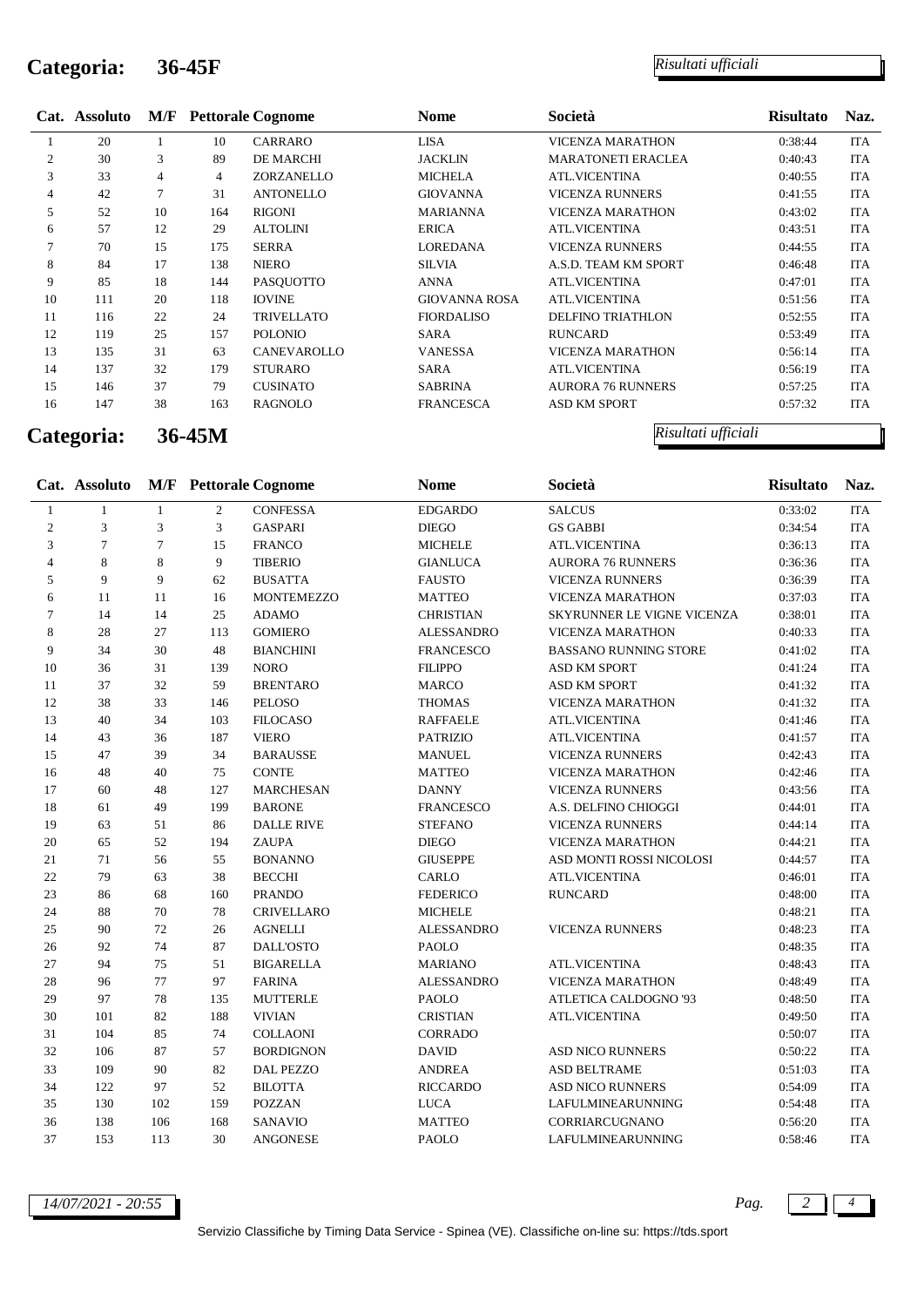# **Categoria: 46-55F** *Risultati ufficiali*

|                | Cat. Assoluto |                |            | <b>M/F</b> Pettorale Cognome | Nome                  | Società                 | <b>Risultato</b> | Naz.       |
|----------------|---------------|----------------|------------|------------------------------|-----------------------|-------------------------|------------------|------------|
|                | 29            | $\overline{2}$ | 180        | <b>TABACCO</b>               | <b>SILVIA</b>         | <b>ATL.VICENTINA</b>    | 0:40:42          | ITA        |
| $\mathfrak{2}$ | 39            | 6              | 14         | LORENZONI                    | ODILLA                | ASD KM SPORT            | 0:41:43          | ITA        |
| 3              | 56            | 11             | 131        | <b>MAURI</b>                 | <b>MARIA ANGELA</b>   | <b>ATL.VICENTINA</b>    | 0:43:44          | <b>ITA</b> |
| 4              | 73            | 16             | 12         | <b>SATERINI</b>              | <b>ELISA</b>          | <b>VICENZA MARATHON</b> | 0:45:32          | ITA        |
| 5              | 113           | 21             | 56         | <b>BONATO</b>                | LAURA                 | <b>ASD NICO RUNNERS</b> | 0:52:32          | <b>ITA</b> |
| 6              | 117           | 23             | 50         | <b>BIANCO</b>                | ANNA                  | <b>VICENZA MARATHON</b> | 0:52:59          | ITA        |
| 7              | 118           | 24             | 181        | <b>TECCHIO</b>               | <b>VALENTINA</b>      | <b>ATL.VICENTINA</b>    | 0:53:48          | ITA        |
| 8              | 124           | 26             | 19         | <b>CATALDI</b>               | <b>GRAZIA</b>         | <b>VICENZA RUNNERS</b>  | 0:54:17          | ITA        |
| 9              | 125           | 27             | 112        | <b>GOLIN</b>                 | <b>ROBERTA</b>        | <b>VICENZA RUNNERS</b>  | 0:54:32          | ITA        |
| 10             | 131           | 29             | 66         | <b>CARLETTI</b>              | <b>MARIA CLOTILDE</b> | <b>ATL.VICENTINA</b>    | 0:54:48          | <b>ITA</b> |
| 11             | 148           | 39             | 174        | <b>SERBLIN</b>               | <b>GIOVANNA</b>       |                         | 0:58:14          | ITA        |
| 12             | 157           | 43             | 120        | <b>KUHNEN</b>                | EDITH DOROTHEA        | <b>ATL.VICENTINA</b>    | 1:00:14          | ITA        |
| 13             | 159           | 44             | 172        | <b>SEGATO</b>                | <b>LUCIANA</b>        | <b>VICENZA MARATHON</b> | 1:00:27          | ITA        |
| 14             | 160           | 45             | 185        | <b>VENZI</b>                 | <b>FRANCESCA</b>      | <b>ATL.VICENTINA</b>    | 1:01:15          | ITA        |
| 15             | 162           | 46             | 98         | <b>FARINA</b>                | <b>LORETTA</b>        | <b>ATL.VICENTINA</b>    | 1:01:15          | <b>ITA</b> |
| 16             | 168           | 50             | 35         | <b>BARCHI</b>                | BARBARA               | <b>VICENZA MARATHON</b> | 1:09:08          | <b>ITA</b> |
|                | Categoria:    |                | $46 - 55M$ |                              |                       | Risultati ufficiali     |                  |            |

|                | Cat. Assoluto      |        |        | <b>M/F</b> Pettorale Cognome | <b>Nome</b>             | Società                     | <b>Risultato</b>       | Naz.           |
|----------------|--------------------|--------|--------|------------------------------|-------------------------|-----------------------------|------------------------|----------------|
| $\mathbf{1}$   | 12                 | 12     | 191    | ZANELLATO                    | <b>MIRCO</b>            | VICENZA MARATHON            | 0:37:55                | <b>ITA</b>     |
| $\sqrt{2}$     | 15                 | 15     | 153    | <b>PIGATTO</b>               | <b>ACHILLE</b>          | SKYRUNNER LE VIGNE VICENZA  | 0:38:03                | <b>ITA</b>     |
| 3              | 17                 | 17     | 129    | <b>MARCON</b>                | <b>MICHELE</b>          | SKYRUNNER LE VIGNE VICENZA  | 0:38:31                | <b>ITA</b>     |
| $\overline{4}$ | $18\,$             | 18     | 133    | <b>MILAN</b>                 | <b>ANTONIO</b>          | VICENZA RUNNERS             | 0:38:39                | ITA            |
| $\mathfrak s$  | 19                 | 19     | 92     | <b>DELMONTE</b>              | <b>FABRIZIO</b>         | <b>AURORA 76 RUNNERS</b>    | 0:38:41                | ITA            |
| 6              | 23                 | 22     | 105    | <b>FONGARO</b>               | <b>RICCARDO</b>         | VICENZA MARATHON            | 0:39:38                | <b>ITA</b>     |
| $\tau$         | $24\,$             | 23     | 177    | <b>SIMIONI</b>               | <b>CRISTIAN</b>         | SKYRUNNER LE VIGNE VICENZA  | 0:39:58                | <b>ITA</b>     |
| 8              | 25                 | $24\,$ | 173    | <b>SELLA</b>                 | <b>ROMER</b>            | <b>GSA VICENZA</b>          | 0:40:03                | <b>ITA</b>     |
| 9              | 27                 | 26     | 115    | <b>GRECO</b>                 | <b>DAVIDE</b>           | <b>TORNADO</b>              | 0:40:11                | <b>ITA</b>     |
| 10             | 31                 | $28\,$ | 43     | <b>BENATO</b>                | <b>RAFFAELE</b>         | <b>ATL.VICENTINA</b>        | 0:40:44                | <b>ITA</b>     |
| 11             | $32\,$             | 29     | 73     | <b>CISCO</b>                 | <b>DAMIANO</b>          | <b>ATL.VICENTINA</b>        | 0:40:54                | ITA            |
| 12             | $41\,$             | 35     | 37     | <b>BATTILANA</b>             | <b>DANIELE</b>          | VICENZA RUNNERS             | 0:41:55                | ITA            |
| 13             | 44                 | 37     | 156    | <b>PINTON</b>                | <b>LUCIANO</b>          | <b>FOREDIL</b>              | 0:42:01                | <b>ITA</b>     |
| 14             | 50                 | 41     | 145    | <b>PAVAN</b>                 | <b>SIMONE</b>           |                             | 0:42:48                | <b>ITA</b>     |
| 15             | 51                 | 42     | $81\,$ | DAL LAGO                     | <b>DAVIDE</b>           | <b>VICENZA RUNNERS</b>      | 0:42:49                | <b>ITA</b>     |
| 16             | 55                 | 45     | 54     | <b>BOCCA</b>                 | <b>LUIGI</b>            | <b>VICENZA MARATHON</b>     | 0:43:36                | ITA            |
| $17\,$         | 58                 | $46\,$ | 49     | <b>BIANCO</b>                | <b>ALESSIO</b>          | <b>MARATONETI ERACLEA</b>   | 0:43:51                | ITA            |
| 18             | 62                 | 50     | 117    | <b>GROPPO</b>                | <b>GIUSEPPE</b>         | ATLETICA VALCHIAMPO         | 0:44:06                | ITA            |
| 19             | 67                 | 54     | 162    | <b>PULIDO</b>                | <b>OLIVIERO GIORGIO</b> | ATL.VICENTINA               | 0:44:25                | <b>ITA</b>     |
| $20\,$         | 72                 | 57     | 95     | <b>DOSSO</b>                 | <b>STEFANO</b>          | <b>A.S.D RISORGIVE</b>      | 0:45:24                | ITA            |
| $21\,$         | 75                 | 59     | 155    | <b>PINTON</b>                | <b>CLAUDIO</b>          |                             | 0:45:38                | $\rm ITA$      |
| $22\,$         | $78\,$             | 62     | 196    | ZOCCHE                       | <b>LELIO</b>            | VICENZA RUNNERS             | 0:46:01                | <b>ITA</b>     |
| $23\,$         | $80\,$             | 64     | 96     | <b>FADINI</b>                | <b>ELIO</b>             | <b>AURORA 76 RUNNERS</b>    | 0:46:16                | <b>ITA</b>     |
| $24\,$         | 81                 | 65     | 108    | FUCÀ                         | SALVATORE               | <b>A.S.D RISORGIVE</b>      | 0:46:23                | ITA            |
| $25\,$         | $82\,$             | 66     | 91     | <b>DELL'AVERSANA</b>         | <b>ALBERTO</b>          | <b>VICENZA MARATHON</b>     | 0:46:41                | <b>ITA</b>     |
| $26\,$         | 83                 | 67     | 27     | <b>AGOSTINI</b>              | <b>FABRIZIO</b>         | ATL.VICENTINA               | 0:46:43                | <b>ITA</b>     |
| 27             | 98                 | 79     | 88     | DE GOBBI                     | <b>ALESSANDRO</b>       | VICENZA MARATHON            | 0:49:14                | ITA            |
| $28\,$         | 102                | 83     | 143    | <b>PADRIN</b>                | <b>NICOLA</b>           | ASD NICO RUNNERS            | 0:49:56                | <b>ITA</b>     |
| 29             | 105                | 86     | 110    | <b>GALLINARO</b>             | <b>STEFANO</b>          |                             | 0:50:10                | <b>ITA</b>     |
| $30\,$         | 107                | $88\,$ | 93     | DI NUOVO                     | <b>MARIO</b>            | <b>ATL.VICENTINA</b>        | 0:50:59                | ITA            |
| 31             | 115                | 94     | 123    | <b>LORENZIN</b>              | <b>GIANMARIO</b>        | <b>ATL.VICENTINA</b>        | 0:52:40                | <b>ITA</b>     |
| 32             | 126                | 99     | 67     | CAROLLO                      | <b>ALESSANDRO</b>       | VICENZA RUNNERS             | 0:54:33                | ITA            |
| 33             | 127                | 100    | 47     | <b>BERTO</b>                 | <b>GIOVANNI</b>         | VICENZA RUNNERS             | 0:54:33                | ITA            |
| 34             | 132                | 103    | 167    | <b>SALBEGO</b>               | <b>DIEGO</b>            | <b>VICENZA MARATHON</b>     | 0:55:33                | ITA            |
| 35             | 136                | 105    | 140    | <b>NOVIELLO</b>              | <b>GIANCARLO</b>        | <b>VICENZA MARATHON</b>     | 0:56:15                | <b>ITA</b>     |
| 36             | 139                | 107    | 77     | CORATO                       | <b>GIOVANNI</b>         | VICENZA RUNNERS             | 0:56:24                | ITA            |
| 37             | 149                | 110    | 158    | <b>POZZA</b>                 | <b>FRANCO</b>           | <b>FAIZANE' RUNNER TEAM</b> | 0:58:19                | <b>ITA</b>     |
| 38             | 161                | 116    | 126    | MAISTRELLO                   | <b>DANIELE</b>          | ATL.VICENTINA               | 1:01:15                | <b>ITA</b>     |
| 39             | 164                | 117    | 165    | <b>ROSSI</b>                 | <b>SIMONE</b>           | ASD NICO RUNNERS            | 1:02:05                | <b>ITA</b>     |
|                | 14/07/2021 - 20:55 |        |        |                              |                         |                             | $\mathfrak{Z}$<br>Pag. | $\overline{4}$ |

Servizio Classifiche by Timing Data Service - Spinea (VE). Classifiche on-line su: https://tds.sport